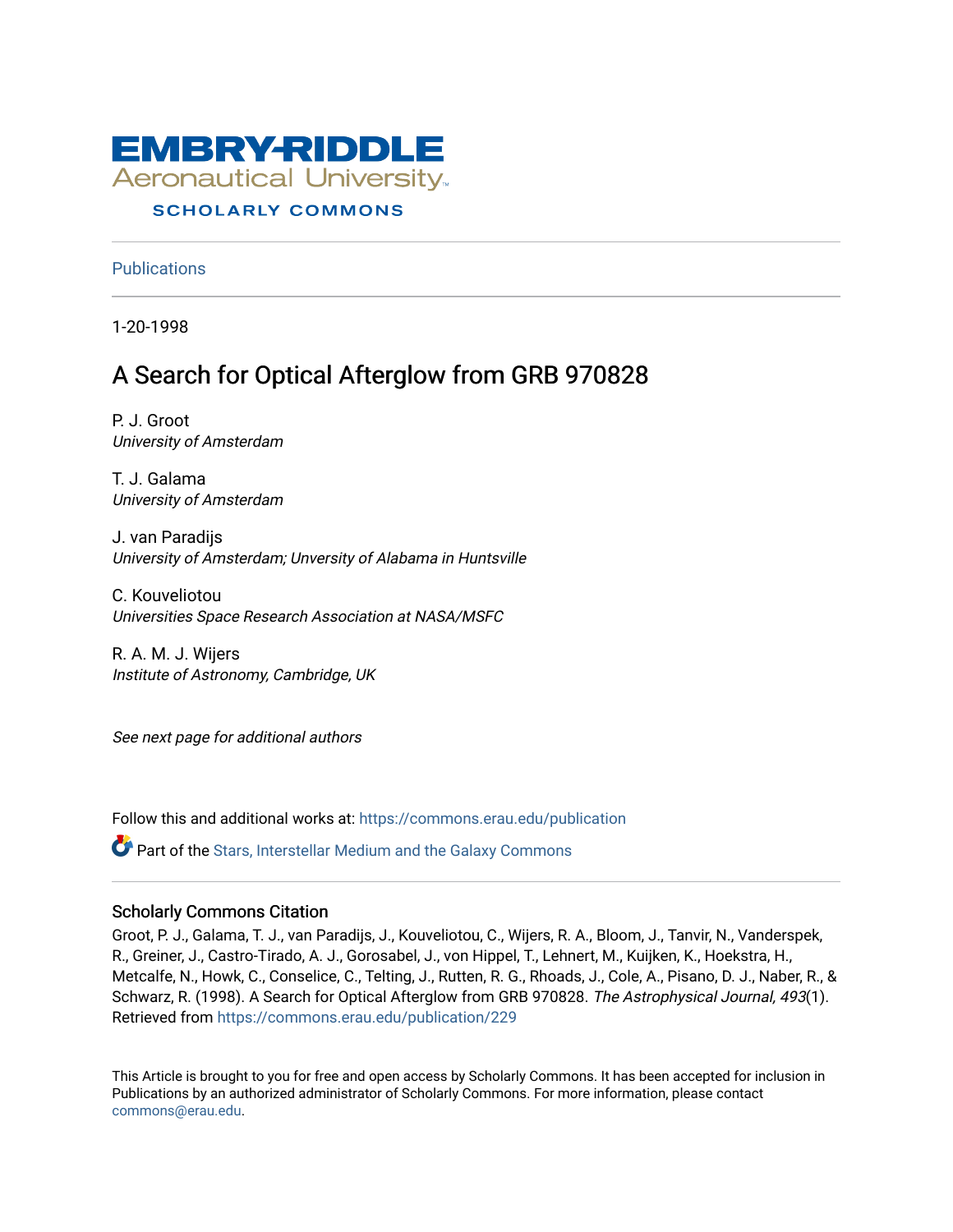# Authors

P. J. Groot, T. J. Galama, J. van Paradijs, C. Kouveliotou, R. A. M. J. Wijers, J. Bloom, N. Tanvir, R. Vanderspek, J. Greiner, A. J. Castro-Tirado, J. Gorosabel, T. von Hippel, M. Lehnert, K. Kuijken, H. Hoekstra, N. Metcalfe, C. Howk, C. Conselice, J. Telting, R. G. M. Rutten, J. Rhoads, A. Cole, D. J. Pisano, R. Naber, and R. Schwarz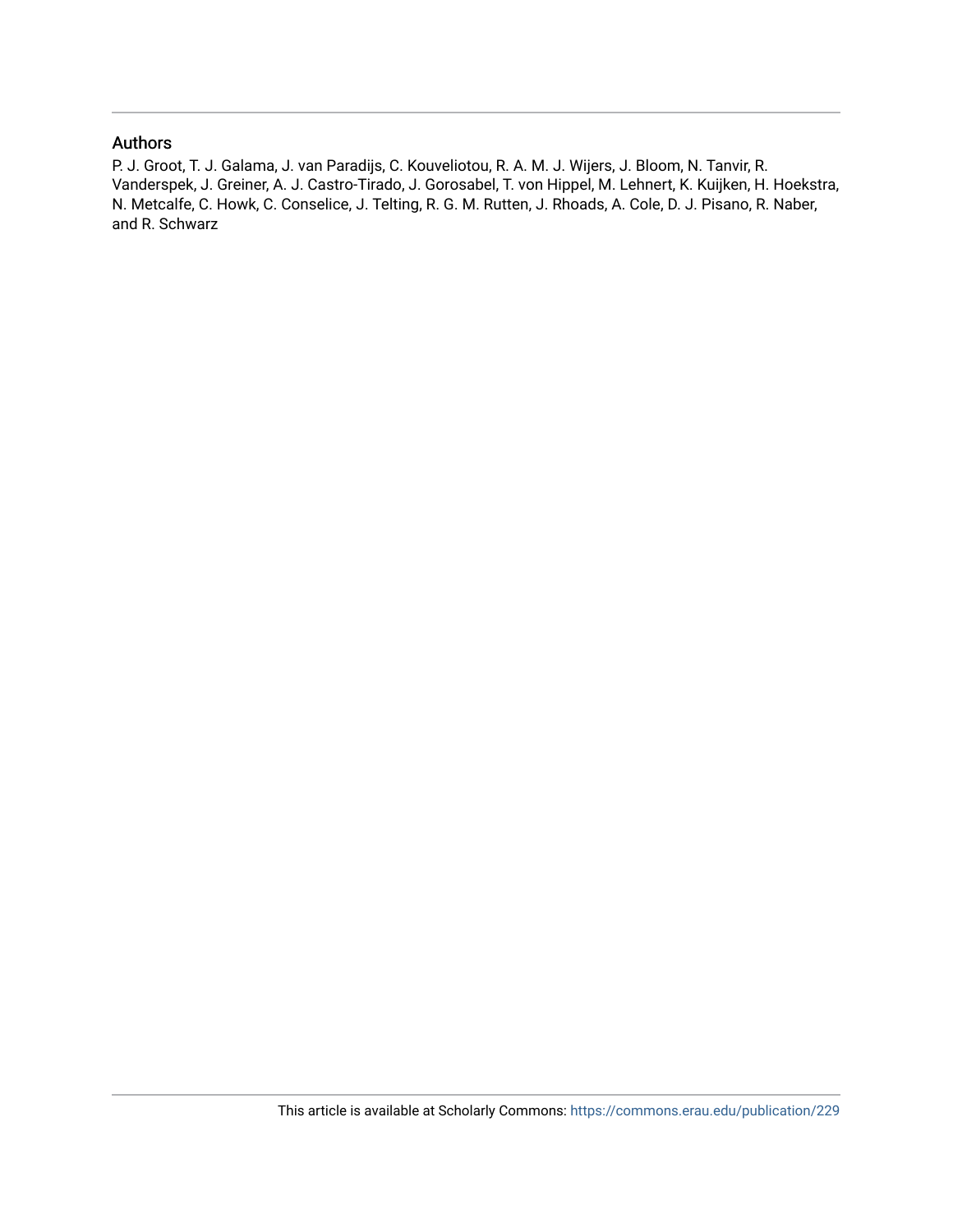### A SEARCH FOR OPTICAL AFTERGLOW FROM GRB 970828

P. J. Groot,<sup>1</sup> T. J. Galama,<sup>1</sup> J. van Paradijs,<sup>1,2</sup> C. Kouveliotou,<sup>3,4</sup> R. A. M. J. Wijers,<sup>5</sup> J. Bloom,<sup>5,6</sup> N. Tanvir,<sup>5</sup>

R. VANDERSPEK,<sup>7</sup> J. GREINER,<sup>8</sup> A. J. CASTRO-TIRADO,<sup>9</sup> J. GOROSABEL,<sup>9</sup> T. von Hippel,<sup>10</sup> M. Lehnert,<sup>11</sup> K. Kuijken,<sup>12</sup>

H. HOEKSTRA,<sup>12</sup> N. METCALFE,<sup>13</sup> C. HOWK,<sup>10</sup> C. CONSELICE,<sup>10</sup> J. TELTING,<sup>14</sup> R. G. M. RUTTEN,<sup>14</sup> J. RHOADS,<sup>15</sup>

A. COLE,  $^{10}$  D. J. PISANO,  $^{10}$  R. Naber,  $^{12}$  and R. Schwarz $^8$ 

*Received 1997 September 10; accepted 1997 November 13; published 1998 January 6*

# ABSTRACT

We report on the results of *R*-band observations of the error box of the  $\gamma$ -ray burst of 1997 August 28 made between 4 hr and 8 days after this burst occurred. No counterpart was found varying by more than 0.2 mag down to  $R = 23.8$ . We discuss the consequences of this nondetection for relativistic blast wave models of  $\gamma$ -ray bursts and the possible effect of redshift on the relation between optical absorption and the low-energy cutoff in the X-ray afterglow spectrum.

*Subject headings:* dust, extinction — galaxies: general — gamma rays: bursts — gamma rays: observations radiation mechanisms: nonthermal

### 1. INTRODUCTION

Since the first discovery of a  $\gamma$ -ray burst (GRB) in 1967 (Klebesabel et al. 1973), these short outbursts of highly energetic photons have formed one of astronomy's most elusive problems. Following the discovery by Meegan et al. (1992) of their isotropic sky distribution and inhomogeneous spatial distribution (which excluded that GRBs originate from a galactic disk source population) the discussion on the nature of GRB sources focused on their distances: either of order  $10<sup>5</sup>$  pc (galactic halo model) or several Gpc (cosmological model). The association of the optical counterpart of GRB 970228 (Groot et al. 1997a; van Paradijs et al. 1997) with what is most likely a galaxy (Groot et al. 1997b; Metzger et al. 1997a; Sahu et al. 1997a) and especially the determination of a redshift for GRB 970508 (Metzger et al. 1997b) have shown that GRBs are located at cosmological distances and are thereby the most luminous photon sources known in the universe. The question of what causes GRBs has now become the center of the discussion, and the detection of more optical counterparts is a key element in determining their cause.

In this Letter we report on our search for a transient optical counterpart for GRB 970828, based on observations made with

<sup>6</sup> Division of Physics, Mathematics and Astronomy 105-24, Caltech, Pasadena, CA 91125.

Center for Space Research, MIT, Cambridge, MA 02139.

<sup>8</sup> Astrophysikalisches Institut Postdam, Germany.

University of Wisconsin, Astronomy Department, Madison, WI 53706.

<sup>11</sup> Sterrewacht Leiden, Postbus 9513, 2300 RA Leiden, The Netherlands. <sup>12</sup> Kapteyn Astronomical Institute, Postbus 800, 9700 AV, Groningen, The

Netherlands.

- <sup>13</sup> Physics Department, University of Durham, South Road, Durham, England, UK.
- <sup>14</sup> ING Telescopes/NFRA, Apartado 321, Sta. Cruz de La Palma, Tenerife 38780, Spain.

<sup>15</sup> NOAO, Tucson, AZ 85726.

the 4.2 m William Herschel Telescope (WHT) on La Palma and the 3.5 m WIYN Telescope on Kitt Peak. No counterpart was detected, down to a magnitude level  $R = 23.8$ .

GRB 970828 was discovered with the All-Sky Monitor (ASM) on the *Rossi X-Ray Timing Explorer* (*RXTE*) on 1997 August 28 17<sup>h</sup>44<sup>m</sup>36<sup>s</sup> UT from an elliptical region centered at R.A. =  $18^h08^m29^s$ , decl. =  $+59^{\circ}18'0$  (J2000), with a major axis of  $5'$ .0 and a minor axis of  $2'$ .0 (Remillard et al. 1997; Smith et al. 1997). Within 3.6 hr the *RXTE*/PCA scanned the region of the sky around the error box of the ASM burst and detected a weak X-ray source, located in the ASM error box with a 2–10 keV flux of 0.5 mcrab (Marshall et al. 1997). The burst was also detected with the Burst and Transient Source Experiment (BATSE) and the GRB experiment on *Ulysses.* Its fluence and peak flux were  $7 \times 10^{-5}$  ergs cm<sup>-2</sup> and 3  $\times$  $10^{-6}$  ergs cm<sup>-2</sup> s<sup>-1</sup>, respectively. From the difference between burst arrival times, its position was constrained to lie within a 19.62 wide annulus, that intersected the *RXTE* error box (Hurley et al. 1997). In an *ASCA* observation made between August 29.91 and 30.85 UT, a weak X-ray source was detected at an average flux level of  $4 \times 10^{-13}$  ergs cm<sup>-2</sup> s<sup>-1</sup> (2–10 keV). The *ASCA* error box is centered on  $\overline{R}$ .A. = 18<sup>h</sup>08<sup>m</sup>32.3, decl. =  $+59^{\circ}18'54''(J2000)$  and has a 0.5 radius (Murakami et al. 1997).

#### 2. OBSERVATIONS AND DATA ANALYSIS

We observed the GRB error box with the Prime Focus Camera of the WHT on nine nights between August 28,  $21^{\text{h}}47^{\text{m}}$ UT, and September 5,  $22^{\text{h}}07^{\text{m}}$  UT (see Table 1). The first observation was made just over 4 hr after the  $\gamma$ -ray burst. All observations were made with a Cousins *R*-band filter (Bessell 1979). During the first two nights and the last three nights, we used a LORAL 2048  $\times$  2048 CCD chip, with 15  $\mu$ m pixels, giving a field of view of  $8' \cdot 45 \times 8' \cdot 45$ . During the intervening nights we used an EEV CCD chip ( $2048 \times 4096$ ), windowed at 2048  $\times$  2400, with 13.5  $\mu$ m pixels, giving a 8.1  $\times$  9.5 field of view. On August 30 two *R*-band images were made with the WIYN Telescope. The camera contained a  $2048 \times 2048$ CCD, giving a field of view of  $6\frac{8}{8} \times 6\frac{8}{8}$ .

We obtained a photometric calibration of the CCD images from observations of Landolt Selected Area 113, stars 281,

<sup>&</sup>lt;sup>1</sup> Astronomical Institute "Anton Pannekoek," University of Amsterdam, and Center for High Energy Astrophysics, Kruislaan 403, 1098 SJ Amsterdam, The Netherlands.

<sup>2</sup> Physics Department, University of Alabama in Huntsville, Huntsville, AL 35899.

<sup>3</sup> Universities Space Research Association at NASA/MSFC.

NASA/MSFC, Code ES-84, Huntsville, AL 35812.

<sup>5</sup> Institute of Astronomy, Madingley Road, Cambridge, England, UK.

<sup>&</sup>lt;sup>9</sup> Laboratorio de Astrofísica Espacial y Física Fundamental (LAEFF-INTA), P. O. Box 50727, E-28080, Madrid, Spain.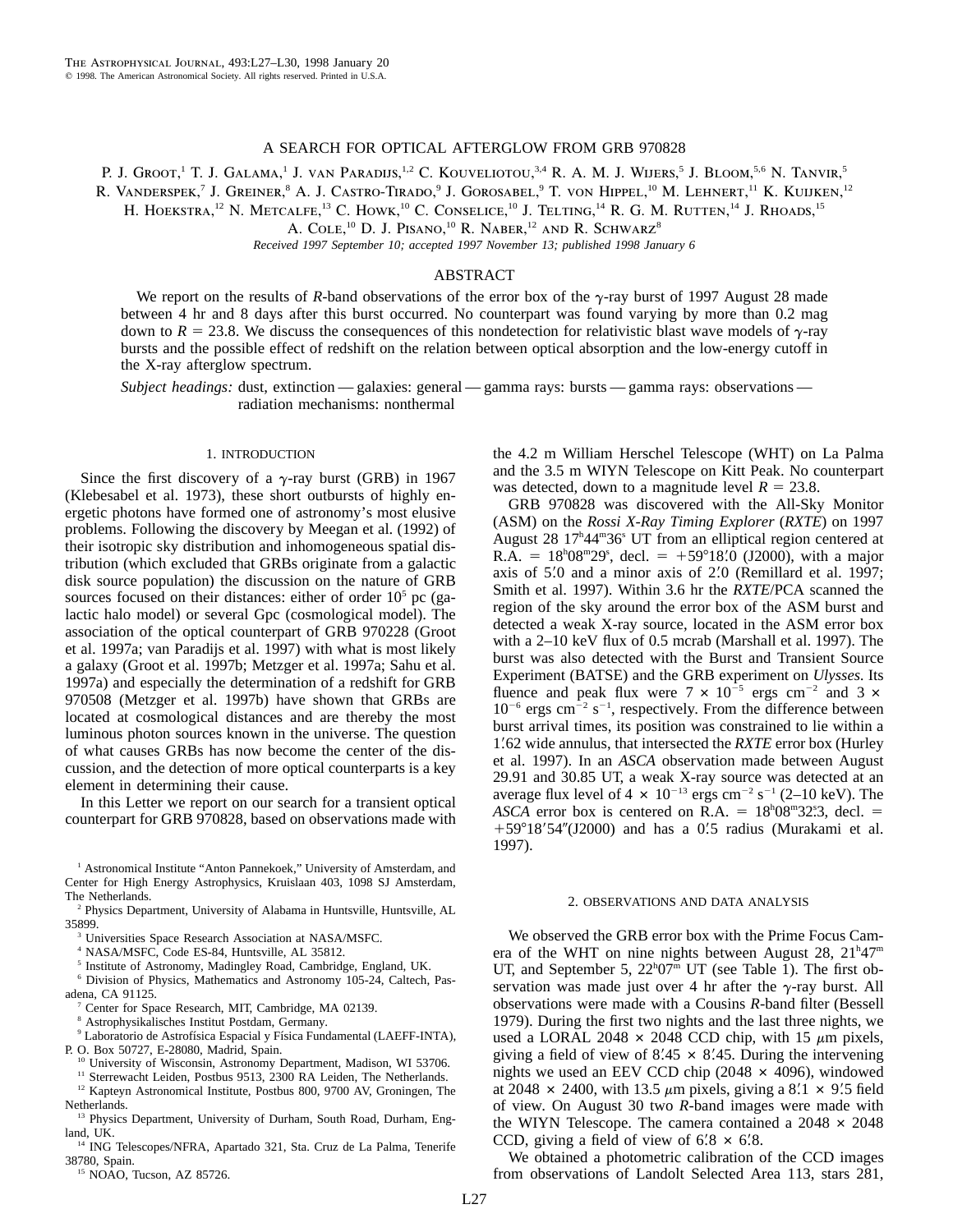TABLE 1 Log of Observations of GRB 970828

| Date          | Telescope  | Start<br>(UT) | <b>Exposure Time</b><br>(s) | Seeing               |
|---------------|------------|---------------|-----------------------------|----------------------|
| Aug $28$      | <b>WHT</b> | 21:47         | 900                         | $0''\!\!\!.86$       |
| Aug $29$      | <b>WHT</b> | 21:15         | 900                         | 0'''74               |
| Aug $30$      | WIYN       | 05:08         | 600                         | $0.8^{\prime\prime}$ |
| Aug $30$      | WIYN       | 07:38         | 900                         | 1''2                 |
| Aug $30$      | <b>WHT</b> | 23:22         | 900                         | 0.90                 |
| Aug $31$      | WHT        | 20:54         | 900                         | 0'''71               |
| Sep $1$       | <b>WHT</b> | 21:16         | 600                         | 0'''80               |
| Sep $2$       | <b>WHT</b> | 20:53         | 600                         | 0''76                |
| Sep $3$       | WHT        | 22:44         | 600                         | 0''38                |
| Sep 4 $\dots$ | WHT        | 21:53         | 600                         | 0''79                |
| Sep 5 $\dots$ | WHT        | 22:07         | 600                         | 0"86                 |

158, 183, and 167 (Landolt 1992), on August 31, 0<sup>h</sup>14<sup>m</sup> UT with the WHT.

A region of  $2' \times 2'$  centered on the *ASCA* position in the bias-subtracted and flat-fielded images was analyzed using DoPhot (Schechter, Mateo, & Saha 1993), in which astrometric and photometric information of all objects are determined from bivariate Gaussian function fits to the brightness distribution in their image; the parameters of these fits also tell us whether an object is stellar (i.e., unresolved) or a galaxy. In this region (see Fig. 1) we find a total of 63 objects, 36 of which are stellar and 27 galaxies, down to  $R = 23.8$ .

We have searched for variable objects by comparing the magnitudes of each star as determined for each of the images. Comparison of images taken on different nights showed no variation on timescales between 1 day and 1 week in excess of 0.2 mag for  $R \le 23.8$  (for the last three nights the limit on variability is 0.3 mag for  $R \le 23.8$ ). Comparison of three images taken on the night of August 29–30 showed no variations on timescales of several hours in excess of 0.2 mag for  $R <$ 22.5.

#### 3. DISCUSSION

# 3.1. *Comparison with Optical Afterglows of GRB 970228 and GRB 970508*

The large variation in optical response of GRBs (relative to their strength in  $\gamma$ -rays) was already clear from a comparison of GRB 970228 and GRB 970111. Within 1 day after GRB 970228 occurred it showed an optical afterglow at  $R = 20.8$ (van Paradijs et al. 1997; Galama et al. 1997a; Pedichini et al. 1997; A. Guarneri et al. 1997, private communication). GRB 970111 was not detected in optical observations made 19 hr after it occurred ( $R > 20.8$  and  $R > 22.6$ , for variations in excess of 0.2 and 0.5 mag, respectively; Castro-Tirado et al. 1997), in spite of the fact that its  $\gamma$ -ray fluence (Galama et al. 1997b) was 5 times larger than that of GRB 970228 (Costa et al. 1997). Since only one deep image was made in the week following GRB 970111, its nondetection may have been the result of, e.g., a very rapid decay of any optical afterglow or a very slow rise thereof (like for GRB 970508; see Bond 1997; Djorgovski et al. 1997; Sahu et al. 1997b; Galama et al. 1998).

The nondetection  $(R > 23.8$  for variations in excess of 0.2 mag) of GRB 970828 during our optical observations, which covered the time interval between 4 hr and 8 days after the burst at intervals of 1 day, show the very large range in optical responses of GRBs in an even more striking fashion. We have used the fluence,  $E_{\text{GRB}}$  (in ergs cm<sup>-2</sup>), as a measure of the GRB strength and compared the ratio of the optical peak flux to the GRB fluence of GRB 970828 with that of GRB 970508. The latter had a peak magnitude  $R = 19.8$  (Mignoli et al. 1997);



FIG.  $1 - 2' \times 2'$  R-band image of the sky region centered on the 0.5 radius *ASCA* error box of GRB 970828, taken at the WHT on September 2.

therefore, the difference in optical peak luminosities between GRB 970508 and GRB 970828 is more than 4 mag. The ratio of their fluences is  $E_{\text{GRB}}(970828)/E_{\text{GRB}}(970508) = 24$  (Kouveliotou et al. 1997). Thus, we find that the optical peak response of GRB 970828, with respect to its  $\gamma$ -ray fluence, is a factor ∼103 smaller than that of GRB 970508. (Compared to GRB 970228, the difference is a factor of more than  $10<sup>2</sup>$ .)

We have made a similar comparison with published X-ray afterglow fluxes  $(F_x)$  for the two GRBs with optical afterglow. Most of these refer to the energy range 2–10 keV. Only the *ROSAT* fluxes had to be transformed to this range; in doing this we assumed a power-law X-ray spectrum with photon index in the range  $-1.4$  to  $-2.0$  (Costa et al. 1997; Yoshida et al. 1997). This range leads to an uncertainty in the transformed *ROSAT* flux of less than a factor 2. The results, in the form of the ratio  $\mathcal{R}_{\rm X} = F_{\rm X}/E_{\rm GRB}$ , are summarized in Figure 2, which shows the variation of this quantity as a function of the time interval since the burst, for three bursts with published X-ray afterglow information. This figure shows that the differences in  $\mathcal{R}_x$  between these bursts are moderate (less than an order of magnitude). It is noteworthy that the two bursts with optical counterparts also have the highest values of  $\mathcal{R}_{X}$  (for a given value of  $\Delta t$ ).

We finally compared the peak flux in the *R*-band afterglows with the brightness of the X-ray afterglow. In view of their rather similar decay rates, we used for the latter the 2–10 keV flux as measured 1 day after the GRB occurred,  $F_X(1 \text{ day})$ . The corresponding ratio  $F_{\text{peak}}(R \text{ band})/F_X(1 \text{ day})$  for GRB 970828 differs by a factor of more than 150 from that for GRB 970508, and a factor of more than 10 from that for GRB 970228.

#### 3.2. *Comparison with Relativistic Blast Wave Models*

A relatively successful way of explaining the existence of GRB afterglows (at all wavelengths) has been the so-called blast wave or fireball models (e.g., Mészáros 1995). These models involve the generation of a massive amount of energy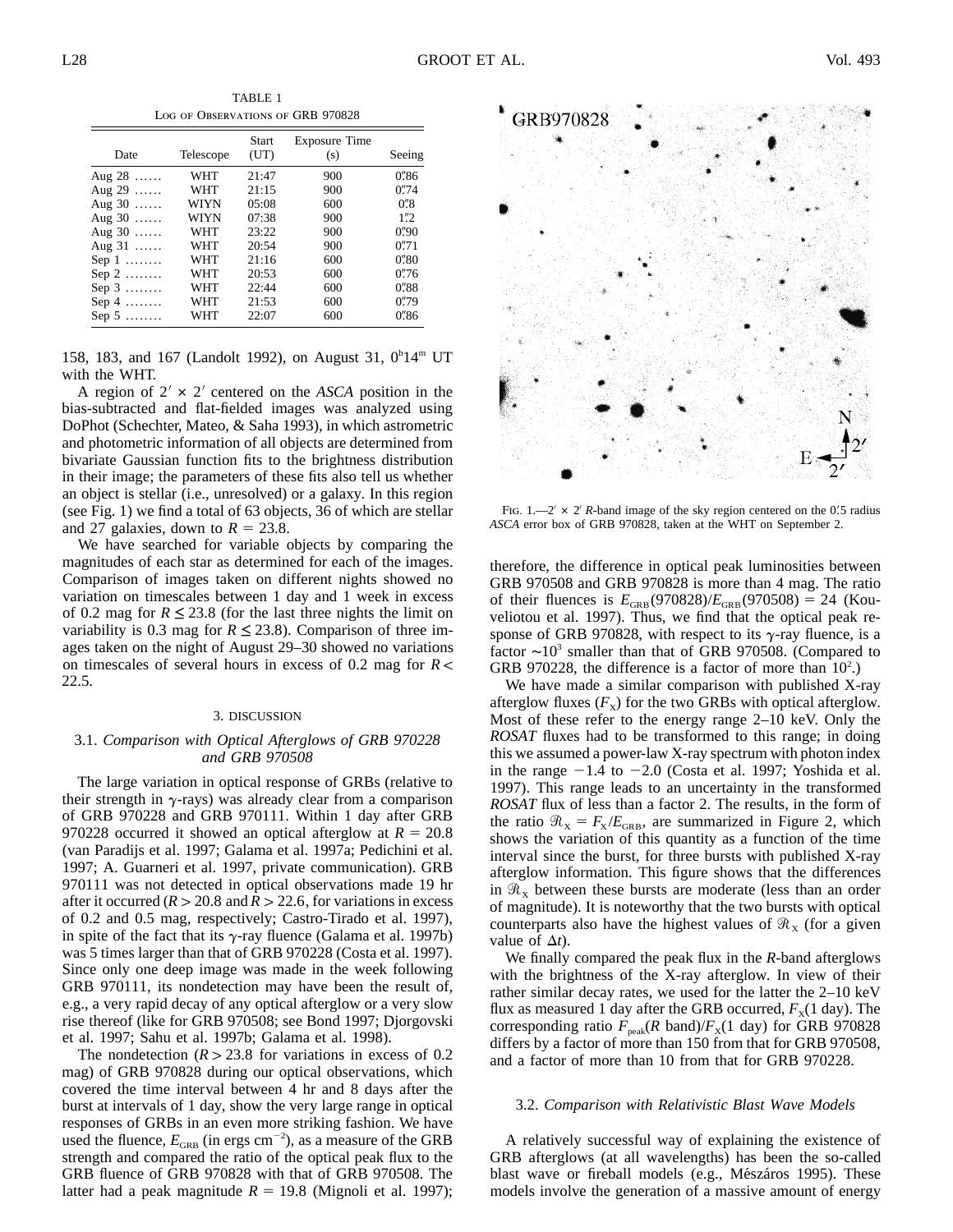

Fig. 2.—Variation of the ratio  $R_X$  of the afterglow (2–10 keV) X-ray flux (see text) to the fluence in the  $\gamma$ -ray burst as function of time in days. GRB fluences were obtained from the following sources. GRB 970228, Costa et al. (1997); GRB 970508, Kouveliotou et al. (1997); GRB 970828, Kouveliotou (1997, private communication). The X-ray fluxes were obtained from the following sources, GRB 970228, Costa et al. (1997), Yoshida et al. (1997), Frontera et al. (1997); GRB 970508, Piro et al. (1997); GRB 970828, Marshall et al. (1997), Murakami et al. (1997).

in a very small, compact region by an unexplained mechanism. The result of this dumping of energy is a relativistically expanding fireball (blast wave), that collides with the interstellar or circumstellar medium and generates shocks that emit the synchrotron radiation that is observed as the afterglow.

Figure 3 shows the available data for GRB 970828 in  $\gamma$ rays, X-rays, *B*, and *R*, plus simple blast wave model fits, which are normalized to agree with the X-ray data. If we compare this with the data available for GRB 970228 (Wijers, Rees, & Mészáros 1997), it is striking that the decay part of the X-ray curves are virtually the same for these two bursts (i.e., in slope *and* offset). But whereas the first stages of the optical decay for GRB 970228 are in good agreement with the afterglow prediction (Wijers et al. 1997), the earliest upper limit to the optical brightness of GRB 970828 is 300 times lower than the predicted value.

The simplest spherically symmetric blast wave models for GRB afterglows require that the slope of the spectrum follows from the slope of the temporal decay, once the decay curve is measured in one wavelength band and is found to be a pure power law. From that, the offset in brightness at any other waveband is fixed and the predicted flux at that waveband is hard to change. Mészáros, Rees, & Wijers (1998) showed that if the blast wave is beamed, one can get different relations between spectral and temporal slopes, giving possibly much smaller offsets between the optical and X-ray light curves of the afterglow. As an example, let the energy per unit solid angle, *E*, vary with angle from the jet axis,  $\theta$ , as  $E \propto \theta^{-4}$  and the Lorentz factor  $\Gamma \propto \theta^{-1}$ . Then a temporal decay rate  $F \propto$  $t^{-1.3}$  as seen here would occur for a spectrum  $F_r \propto \nu^{0.4}$ , i.e., it would rise from optical to X-rays and the predicted *R*-band curve would be a factor 24 below the X-ray curve. At the time of our first limit this model would give  $R = 28.4$ , quite consistent with the data.

#### 3.3. *Absorption in Redshifted Material*

Another explanation, pointed out to us by B. Paczyński, for the nondetection of optical afterglow could be photoelectric



FIG. 3.—Variation of the observed fluxes in  $\gamma$ -rays, X-rays, and in the *B* and *R* bands of GRB 970828, together with simple blast wave model fits as described in Wijers et al. (1997).

absorption, also visible as a low-energy cutoff in the X-ray spectrum. If we assume a modest hydrogen column density of  $\dot{N}_{\rm H}$  ~ 10<sup>21</sup> atoms cm<sup>-2</sup> and make the assumption that the absorbing material is at redshift  $z = 0$ , this would imply 0.34 mag of extinction in the *R* band (Gorenstein 1975; Cardelli, Clayton, & Mathis 1989).

In case the absorption takes place at some redshift *z* the effect is a bit more complicated. The cross section for photoelectric absorption in the (0.2–5) keV range depends on energy roughly as  $E^{-2.6}$  (Morrison & McCammon 1983). Then the factor by which the apparent  $N_{\rm H}$ , inferred from the lowenergy cutoff in the X-ray spectrum, has to be increased is approximately  $(1 + z)^{2.6}$ . If we assume, for example, that the GRB occurred at a redshift of  $z = 1$ , the factor by which the apparent value of  $N_H$  has to be increased would be ~6. Moreover, the photons in the *R* band we observe would be at wavelengths near  $3200 \text{ Å}$  at the source, at which wavelength the interstellar absorption is approximately a factor 2.5 larger than in the *R* band (Cardelli et al. 1989). These combined effects would lead, for a GRB at  $z = 1$  and an apparent, moderate,  $N_{\text{H}} = 10^{21}$  atoms cm<sup>-2</sup>, to an *R*-band extinction of ~5 mag.

If absorption is the correct explanation, a substantial fraction of GRB sources (those with a very small optical response) would be located close to where large column densities are available, i.e., in disks of galaxies. This would link GRBs to a population of massive stars. This is expected for the failedsupernova model and for the hypernova model, proposed by Woosley (1993) and Paczyński (1998), respectively. In view of the large kick velocities imparted on neutron stars at birth (Lyne & Lorimer 1994; Hansen & Phinney 1997; van den Heuvel & van Paradijs 1997) it remains to be seen whether a merging neutron star binary model would be consistent with this consequence.

We thank the *RXTE* ASM and PCA teams for their very fast response to and communications regarding the  $\gamma$ -ray burst of 1997 August 28. We thank B. Paczyński and W. Lewin for enlightening discussions on the importance of redshift for ab